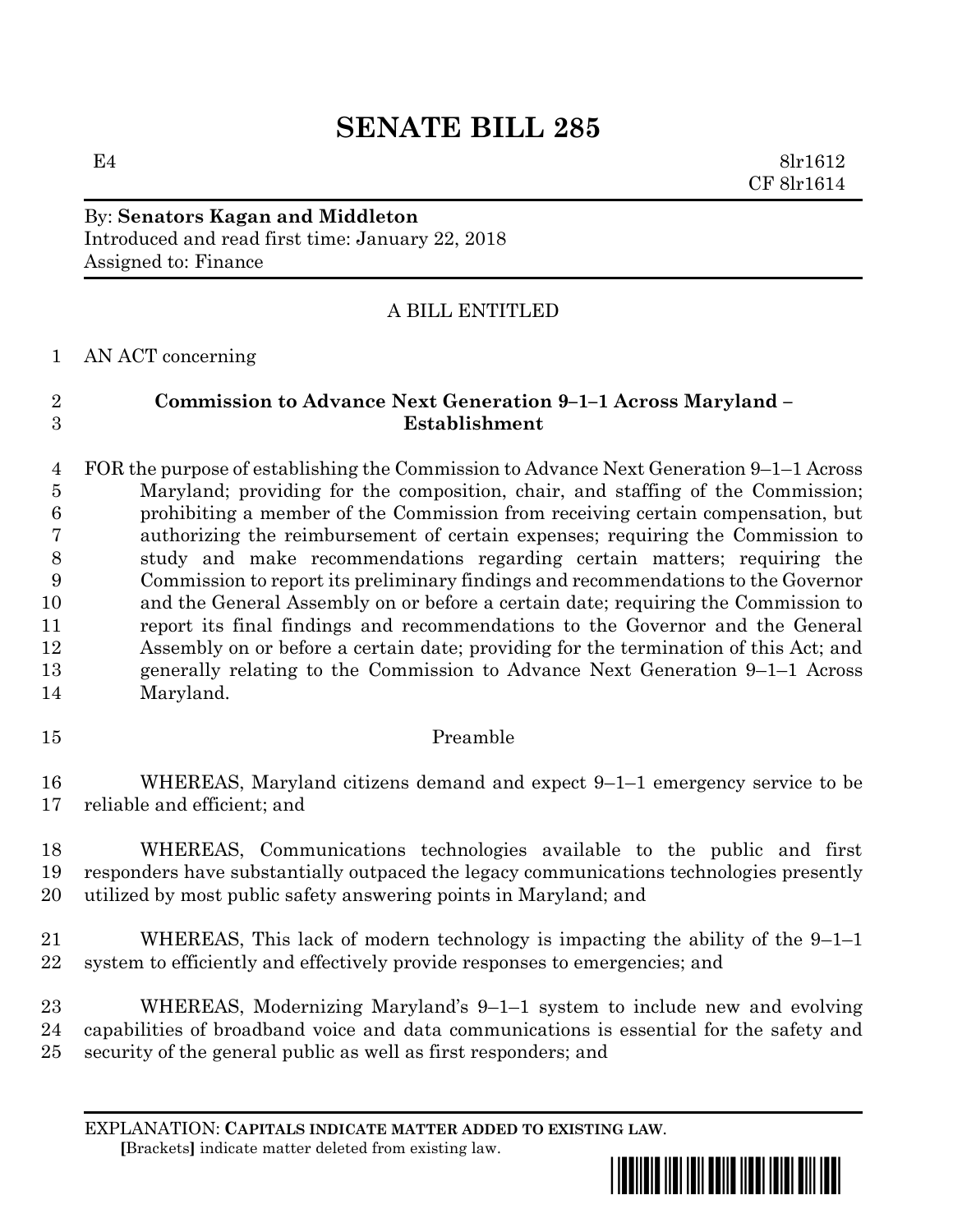#### **SENATE BILL 285**

WHEREAS, Accelerated implementation of Next Generation 9–1–1 will increase

 compatibility with emerging communications trends, enhance the flexibility and reliability of Maryland's 9–1–1 system during major incidents, improve emergency response for the public and emergency responders, and reduce the overall cost of operating systems across Maryland; and WHEREAS, A statewide strategy has become essential to help guide the transition and create a common framework for implementation of Next Generation 9–1–1 services; now, therefore, SECTION 1. BE IT ENACTED BY THE GENERAL ASSEMBLY OF MARYLAND, That: (a) There is a Commission to Advance Next Generation 9–1–1 ("NG9–1–1") Across Maryland. (b) The Commission consists of the following members: (1) one member of the Senate of Maryland, appointed by the President of the Senate; (2) one member of the House of Delegates, appointed by the Speaker of the House; (3) the Emergency Numbers Systems Board Executive Director, or the Executive Director's designee; (4) the Emergency Numbers Systems Board Chair, or the Chair's designee; (5) the Secretary of Information Technology, or the Secretary's designee;

 (6) the Maryland Public Service Commission Chair, or the Chair's designee;

 (7) four representatives from county public safety answering points, appointed by the Maryland Association of Counties;

 (8) one 9–1–1 public safety telecommunicator, appointed by the Maryland Association of Counties;

 (9) two county government representatives, with familiarity with county purchasing and finances, appointed by the Maryland Association of Counties; and

(10) the following members, appointed by the Governor:

 (i) one representative from the Eastern Shore Communications Alliance, familiar with emergency call and message services;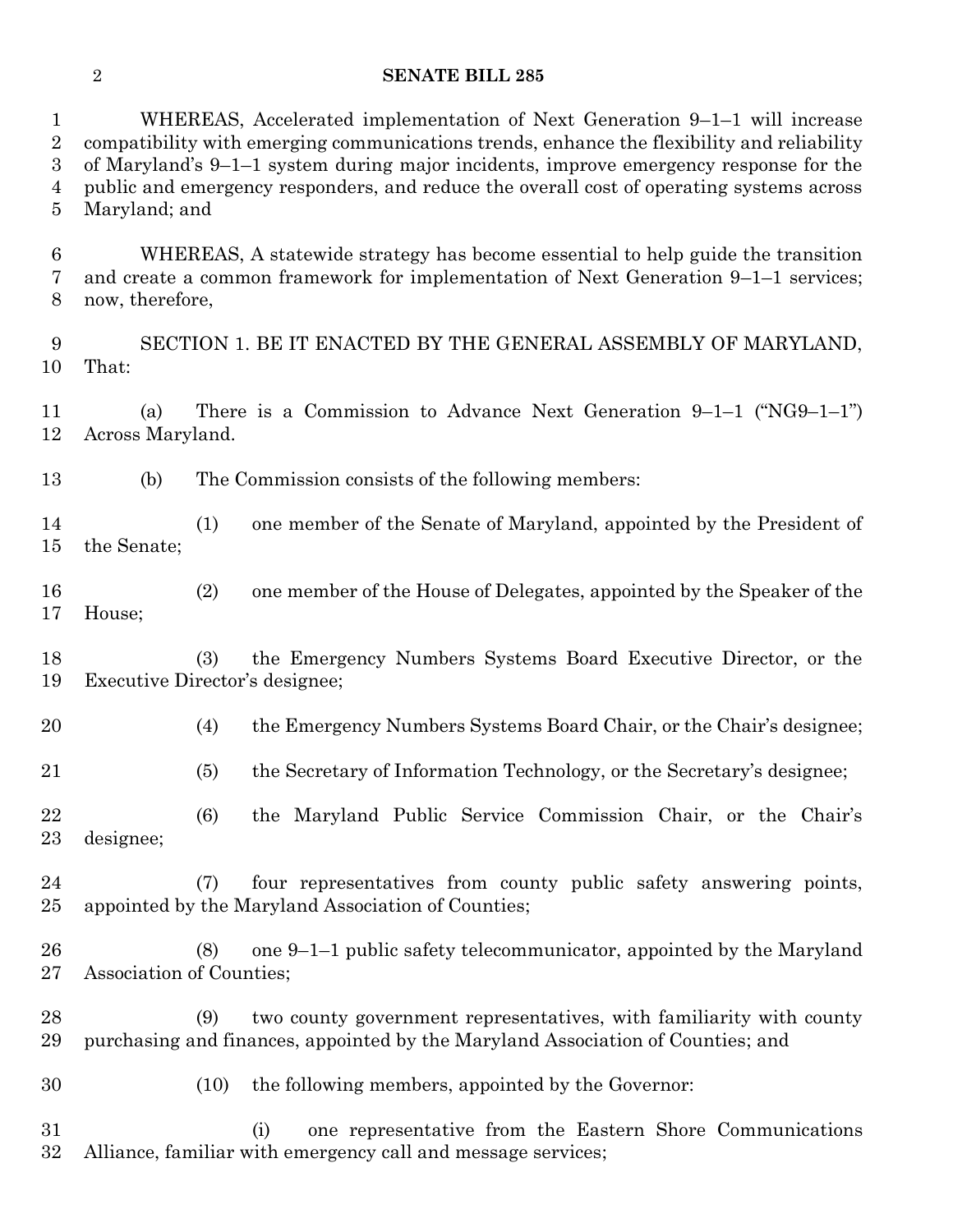#### **SENATE BILL 285** 3

 (ii) one representative from the Washington Council of Governments, familiar with emergency call and message services; (iii) one representative from the Baltimore Metropolitan Council of Governments, familiar with emergency call and message services; (iv) one representative from the Maryland chapter of the National Emergency Numbers Association, familiar with emergency call and message services; (v) one representative from the Association of Public–Safety Communications Officials International Mid–Eastern Chapter, familiar with emergency call and message services; (vi) one representative from a local exchange carrier offering service within Maryland; and (vii) one representative from the wireless communications industry offering service within Maryland. (c) The Commission shall elect the chair of the Commission. (d) The Frederick County Council shall provide staff for the Commission. (e) A member of the Commission: (1) may not receive compensation as a member of the Commission; but (2) is entitled to reimbursement for expenses under the Standard State Travel Regulations, as provided in the State budget. (f) The Commission shall study and make recommendations regarding: (1) the implementation, management, operation, and ongoing development of NG9–1–1 emergency communication services; (2) the current statutory and regulatory framework for the management 24 and funding of the  $9-1-1$  system within the State; (3) federal, State, and local authorities, agencies, and governing bodies whose participation and cooperation will be necessary for the implementation of NG9–1–1 emergency communication services in the State; (4) any efforts, projects, or initiatives in progress or planned in Maryland or any other state regarding the implementation of NG9–1–1 emergency communication services;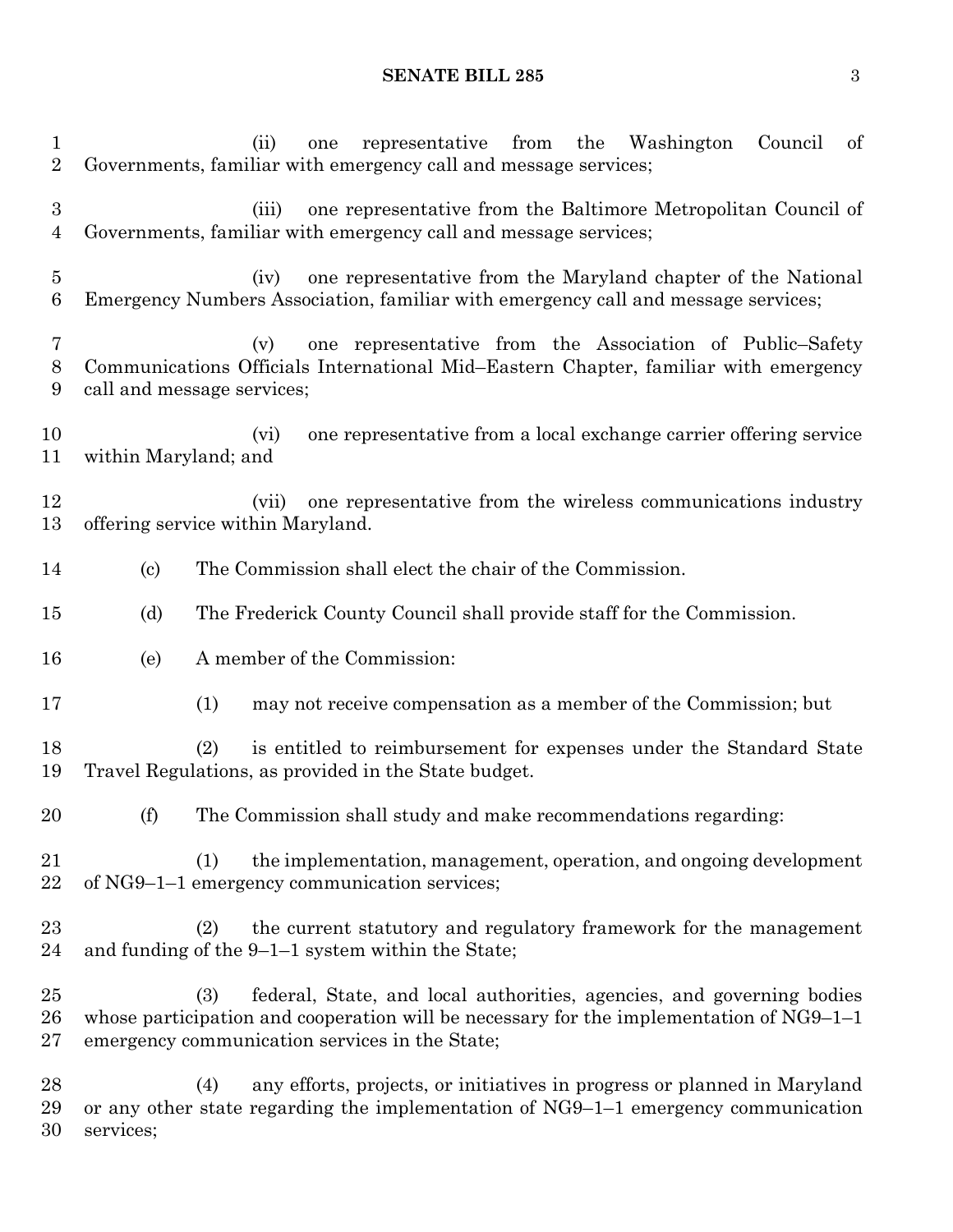#### **SENATE BILL 285**

 (5) the costs required to plan, test, implement, manage, and operate NG9–1–1 technology and services;

 (6) best practices, policies, and procedures for public safety telecommunicators; and

 (7) any other issues the Commission may consider useful in the planning and implementation of NG9–1–1 emergency communication services in the State.

 (g) On or before December 1, 2018, the Commission shall submit a preliminary report to the Governor and, in accordance with § 2–1246 of the State Government Article, the General Assembly on:

 (1) the needs, both capital and operating, to bring efficient and effective NG9–1–1 technology and service across Maryland, and estimated costs required to effect this priority outcome;

 (2) the current funding structure for both State and local support for 9–1–1 service and its adequacy in supporting both current service and anticipated next generation service;

 (3) comparisons of the current Maryland 9–1–1 fee and additional charge mechanism under § 1–310 of the Public Safety Article and comparable systems used in other states;

 (4) potential changes to the Maryland 9–1–1 fee and additional charge mechanism, and their estimated effect on the implementation of full–service NG9–1–1 across Maryland;

 (5) potential statutory or administrative changes to the scope of allowable uses for grant funding approved through the Emergency Numbers Systems Board, to promote and ensure ideal support for maintenance, training, and other costs associated with both the transition to NG9–1–1 service and the continued functions of effective call centers; and

 (6) other matters related to the financing and procurement of NG9–1–1 across Maryland.

 (h) On or before December 1, 2019, the Commission shall submit a final report to the Governor and, in accordance with § 2–1246 of the State Government Article, the General Assembly on:

 (1) the current statutory and regulatory framework for the management and funding of the 9–1–1 system within the State;